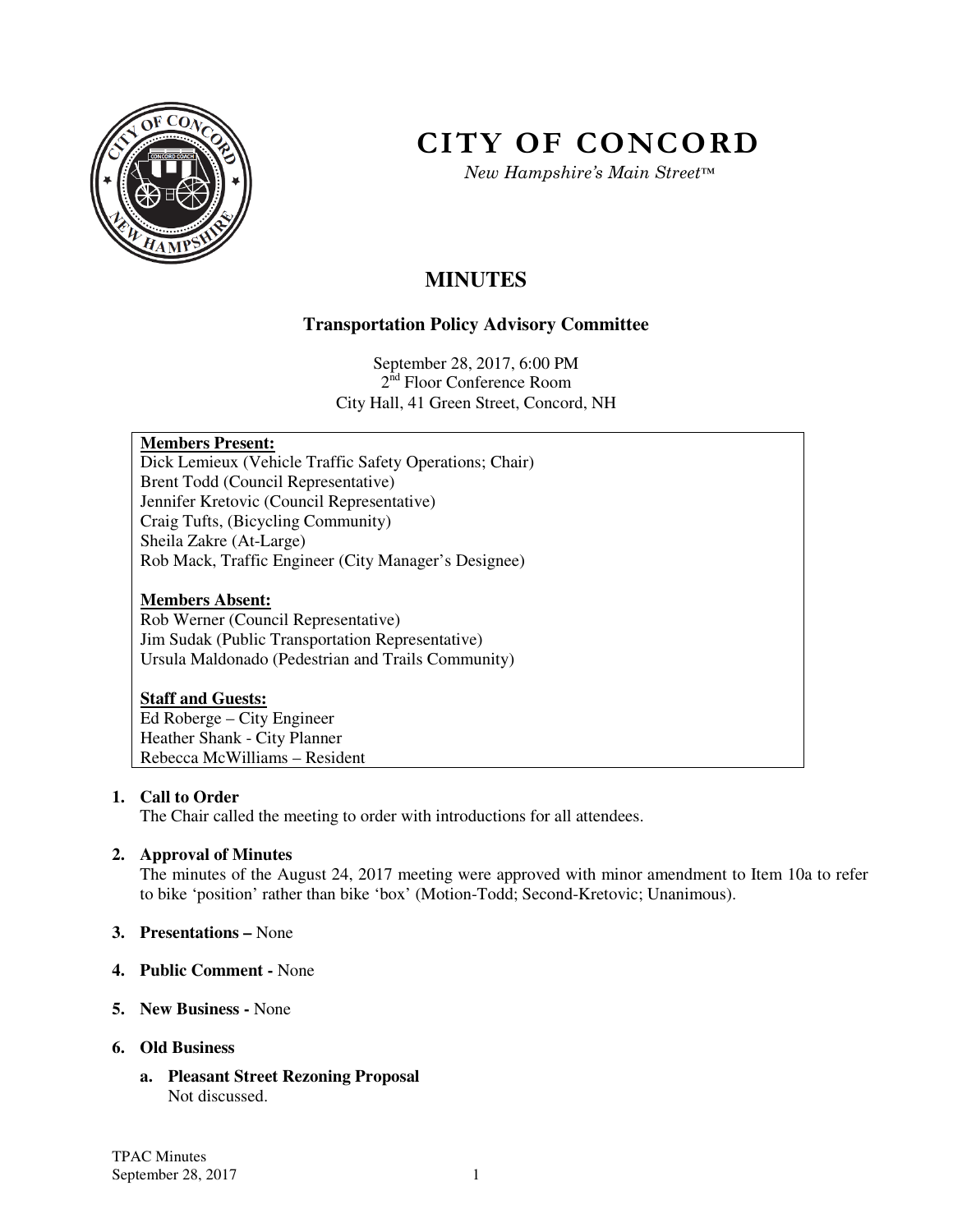#### **7. Consent Reports**

## **a. Acceptance of Subcommittee Minutes**

The following subcommittee reports were accepted by unanimous consent: Bicycle/Pedestrian – July 17, 2017; Public Transportation – July 25 and August 22, 2017; and Traffic Operations – September 19, 2017.

# **8. City Council Meeting Update**

Ed Roberge reported that at its September 11, 2017 meeting, City Council accepted the following: TPAC's recommendation to ask NHDOT to restripe potions of Sheep Davis Road and the I-393 Connector to provide wider shoulders for bicycles; TPAC's recommendation for city support regarding NHDOT's potential acquisition of Pan Am Railroad right-of-way for rail-trail use; and reappointments of Craig Tufts and Sheila Zakre to TPAC with new terms to expire April 2020.

# **9. TPAC Referrals from City Council, Staff and Chair**

**a. Referral from Councilor Kretovic regarding a resident request for review of the curb line constructed at the driveway to #244 N. State Street**

Ed Roberge reported that a solution amenable to the property owner had been reached and that the contractor would be making curb modifications in about three weeks.

**b. Referral from Councilor Kretovic regarding a resident concern on traffic safety on Sewalls Falls Road at the Beaver Meadow School during parent pick-up/drop-off times.** 

Councilor Kretovic referred a concern from a constituent regarding traffic safety, including: a car recently rear-ending another while stopping for a stopped school bus; speeding along Sewalls Falls Road; and southbound vehicles bypassing stopped vehicles waiting to turn left into the school driveway. Requested is installation of traffic signals or multi-way stop control at the Sewalls Falls Road/Second Street/Sylvester Street intersection. Rob Mack reported that he had begun looking into the matter and was awaiting feedback on enforcement from CPD. He noted that the intersection did not have a significant crash history and that TOC had earlier this year found that sight lines at the Sewalls Falls Road/Second Street/Sylvester Street intersection were reasonable. Staff would report back to TPAC at the next meeting.

#### **10. Status Report on Subcommittees**

#### **a. Public Transportation Committee (TPAC-PT), Sheila Zakre**

Sheila Zakre reported that the TPAC-PT met last week concurrently with CNHRPC's public meeting regarding the ongoing CAT Service Study. Public feedback about CAT service was generally positive, although several concerns were noted including: sidewalk snow removal on Loudon Road; bus cleanliness; need for later-evening service; and need for a common downtown transfer point for all three CAT routes. She also met with the City Manager to follow up on the subcommittee's recommendation to consider priority snow clearing at the top-ten bus stops; additional information on the time needed to do this additional work is being investigated.

#### **b. Traffic Operations Committee (TOC), Rob Mack**

Rob Mack reported that TOC met last week and discussed traffic enforcement efforts along Loudon Road. CPD provided a summary of enforcement actions conducted along Loudon Road on the Heights over a 25-day period in August and September. A breakdown of 215 warnings/citations given includes: improper vehicle equipment - 35%; improper registration/driver's license - 18%; disregard for traffic control devices - 16%; cell phone use - 10%; inappropriate speed - 5%; and other improper driving - 16%. TOC also discussed ongoing significant violations of the prohibited left turn from East Side Drive into the CVS driveway. General Services followed up by installing supplemental signage to better indicate the prohibited movement. Also, Loudon Road pavement markings near the entrance to the Burger King/CVS site driveway will soon be modified to better indicate the left turn entrance to the site from Loudon Road eastbound.